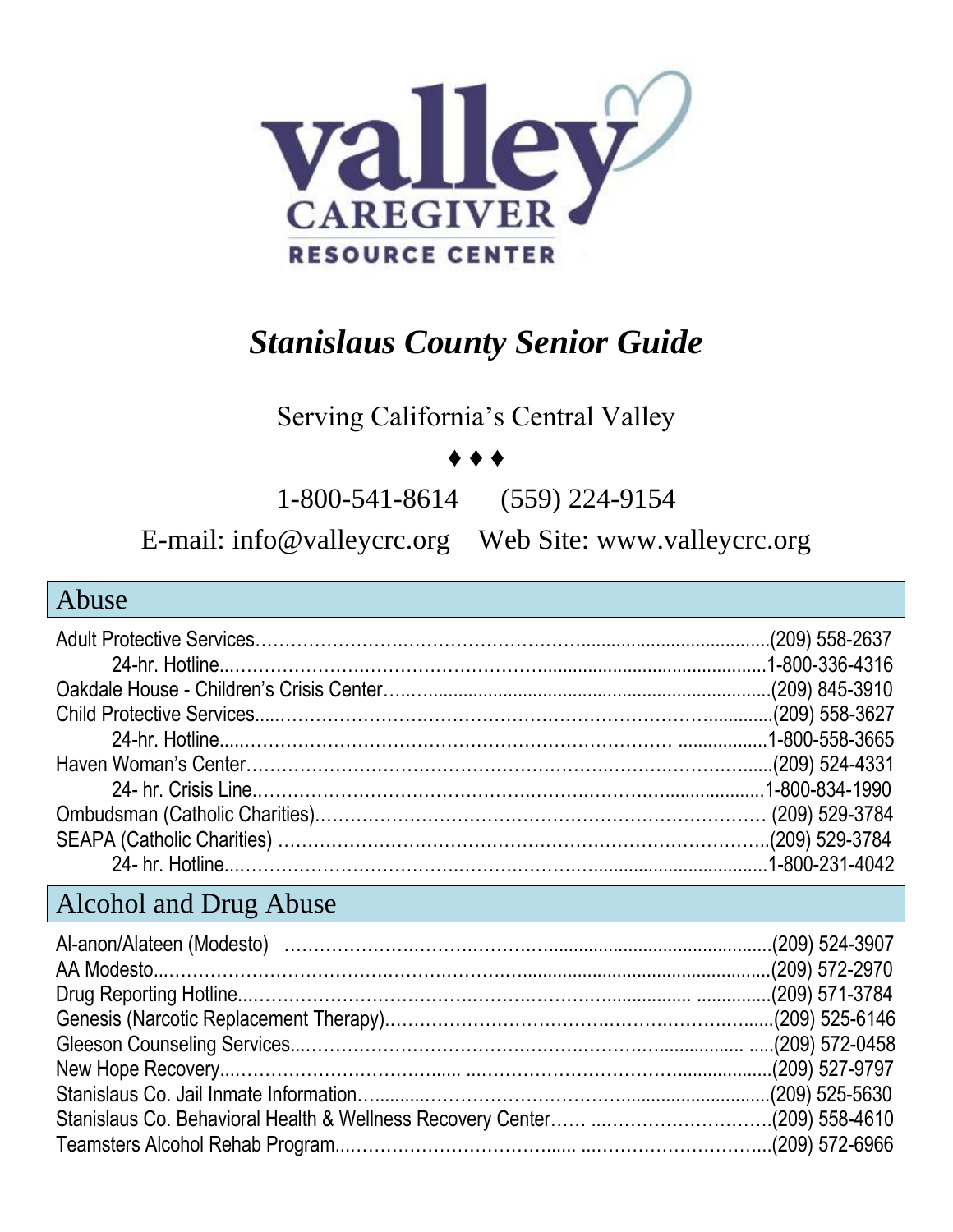### Adult Day Care & ADHC

Bethany Home Day Care (Ripon).………………………………………………...……………….(209) 599-7670

#### Alzheimer's Services

#### Case Management Programs

#### Death & Bereavement

#### Disability Services

#### Financial Assistance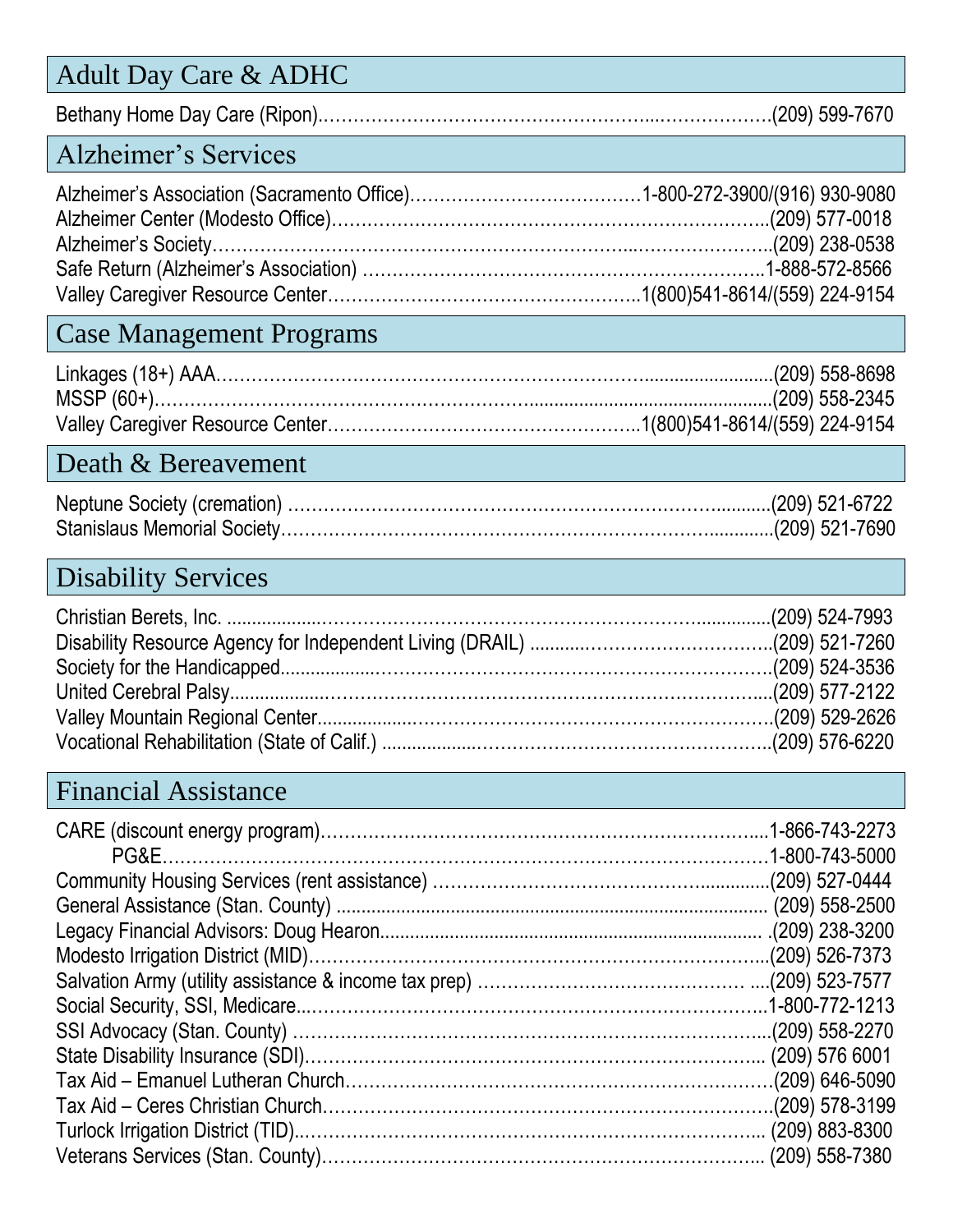#### Food Programs Food Stamps (Stan. County) ................................................................................................1-877-652-0734 Meals on Wheels……………………………………………………………………………………(209) 593-5633 Housing

### Information and Services

## In-Home Services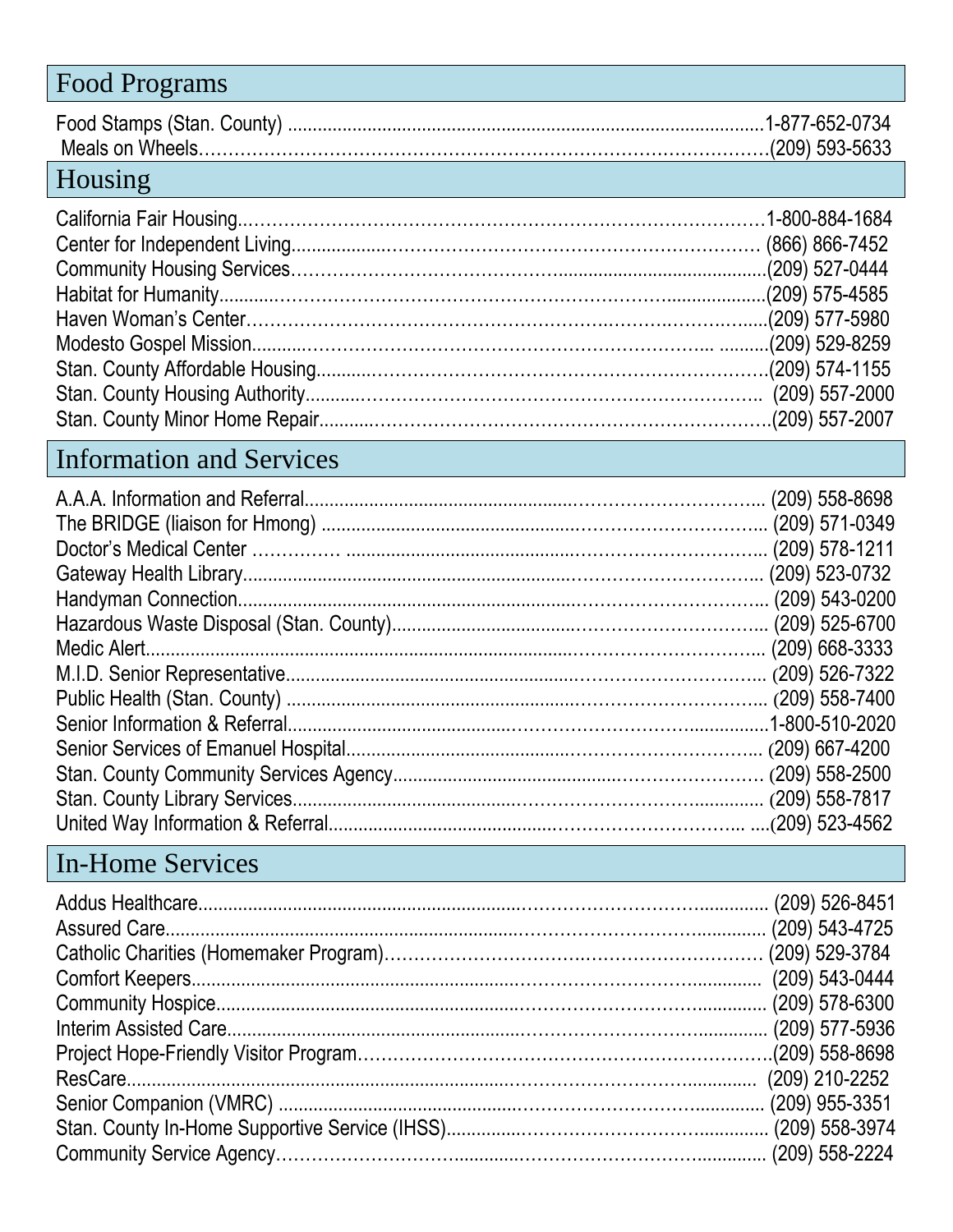### Insurance

# Legal Services

| <b>Elder Law Attorneys</b> |  |
|----------------------------|--|
|                            |  |
|                            |  |
|                            |  |
|                            |  |
|                            |  |
|                            |  |
|                            |  |
|                            |  |

# Long-Term Care Placement

# Medical Equipment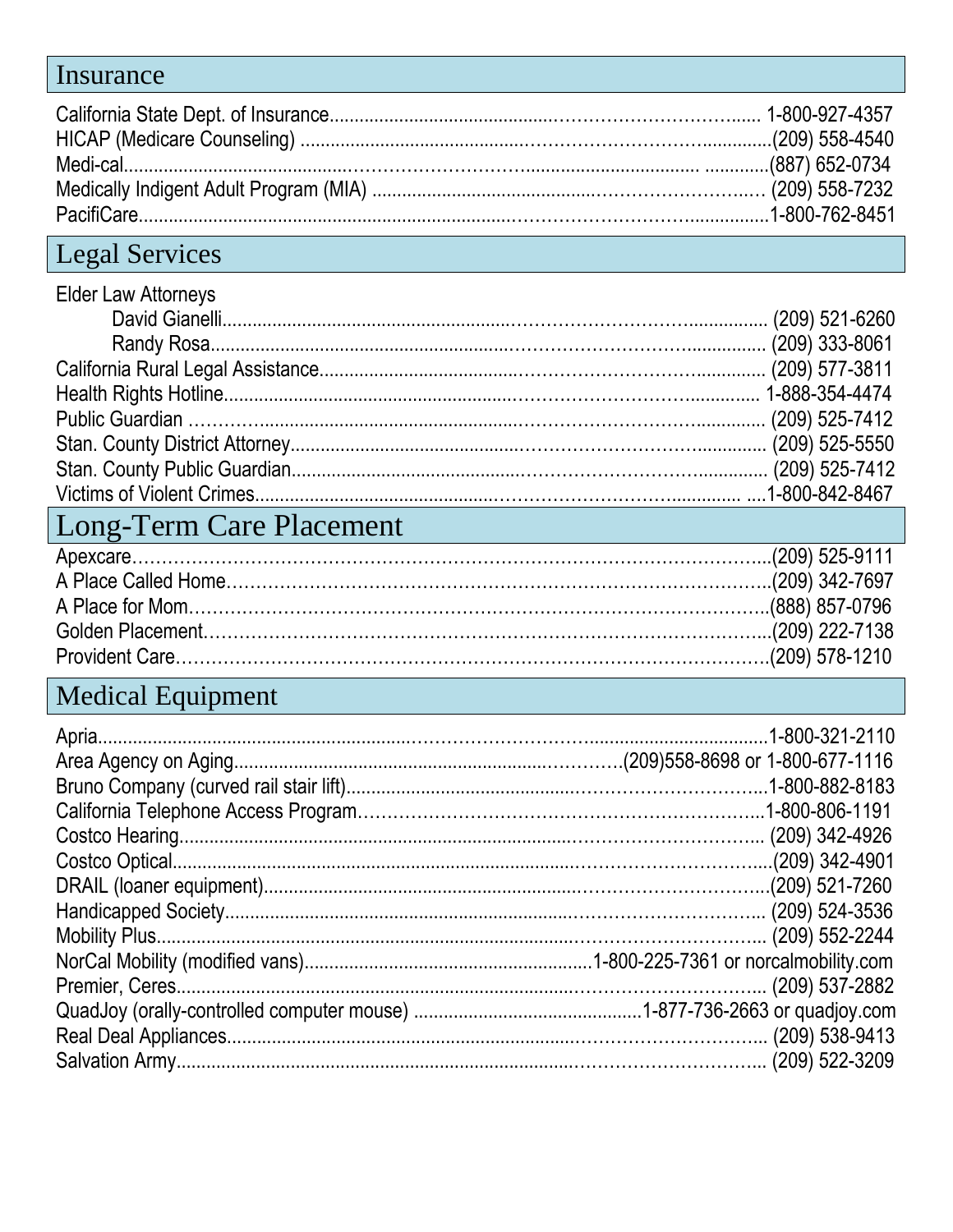## Medical Supplies

# Incontinent Supplies

# Mental Health

## Respite

# Transportation

| Dial-A-Ride |  |
|-------------|--|

| Out of County Transit:       |  |
|------------------------------|--|
|                              |  |
| 800) 231-2222 (800) 231-2222 |  |
|                              |  |

Web Sites